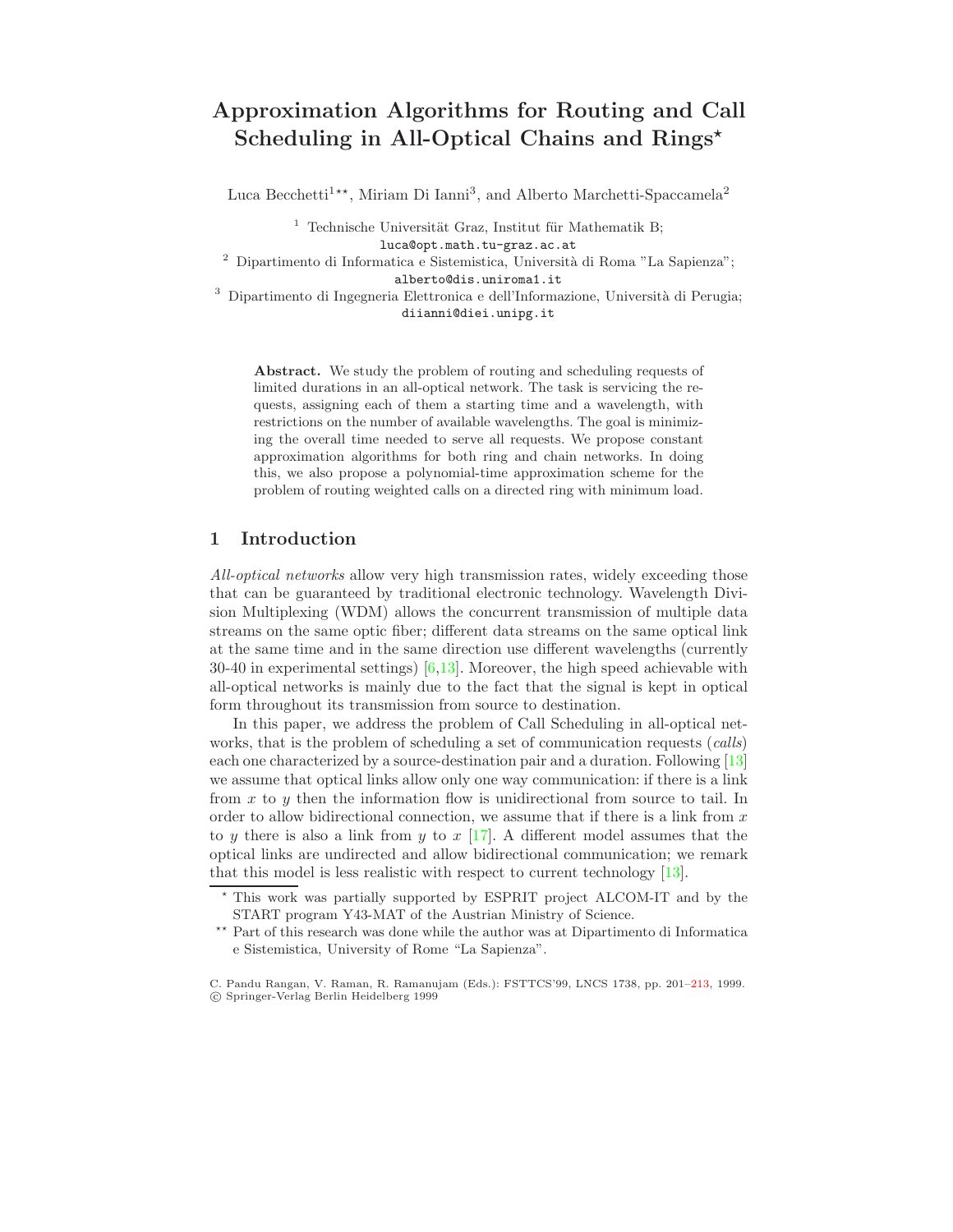<span id="page-1-1"></span><span id="page-1-0"></span>Given a network and a set of calls Minimum Call Scheduling requires to assign a directed path, a wavelength and a starting time to each call, subject to the constraint that no pair of calls assigned to the same wavelength use the same (directed) arc at the same time and that the number of assigned wavelength does not exceed some bound  $k$ . The objective is to minimize the overall time to accomodate all calls.

**Related work**. To the best of our knowledge, call scheduling in all-optical networks received so far little attention.

Concerning optical networks, several related problems have been extensively studied. MIN PATH COLORING  $[3,4,15,17]$  $[3,4,15,17]$  $[3,4,15,17]$  $[3,4,15,17]$  aims to find routes and a wavelength assignment for a set of calls of infinite duration that minimize the number of used wavelengths. In the MAX CALL ADMISSION problem calls are presented in an on-line fashion; when a call arrives it can be either rejected or accepted; in the latter case it must be immediately satisfied using available resources. The objective is maximizing the number of accepted calls [\[2](#page-11-7)[,3\]](#page-11-3).

In the Min Ring loading problem, arising in the project of SONET networks [\[18\]](#page-11-8), the aim is that of devising a routing of calls in a ring network such that the maximum load of a link (defined as the sum of the durations of all calls that use the link) is minimized. This problem is polynomial-time solvable under the assumption that all calls have unit durations [\[19,](#page-12-1)[18\]](#page-11-8). The undirected ring loading problem (i.e., each link allows two ways communication) has been considered in [\[18\]](#page-11-8), where a constant approximation algorithm is presented. This result has been improved and a polynomial time approximation scheme has been proposed [\[14\]](#page-11-9). The case of links that allow one way communication is the Minimum Weighted Directed Ring Routing (min-wdrr) problem and will be considered in the present paper.

Scheduling calls with minimum makespan has been considered in non optical networks. Concerning packet switched networks, a seminal result by Leighton [\[16\]](#page-11-10) proved the existence of a schedule delivering all packets in a number of steps within a constant factor of the lower bound. In  $[7,8]$  $[7,8]$  the call scheduling problem has been studied in the context of ATM networks. In particular, the authors propose approximation algorithms for star and ring networks.

**Results of the paper**. In section 3 we propose approximation algorithms for call scheduling in chain networks. Namely we propose a 3-approximation algorithm for the call scheduling problem in chains when just one wavelength is available, by a reduction to the problem of Minimum Dynamic Storage ALLOCATION (MIN-DSA) for which a 3-approximation algorithm is known  $[11]$ . Successively, we extend the algorithm to the general case of  $k$  available wavelengths, obtaining a 5-approximation algorithm. The above results hold also in the case of undirected chains.

In section 4 we first give a polynomial-time approximation scheme for Minimum Weighted Directed Ring Routing. This result, together with those of Section 3, allows to obtain a  $(12 + \epsilon)$ -approximation algorithm for the call scheduling problem in ring networks. We remark that the problem of routing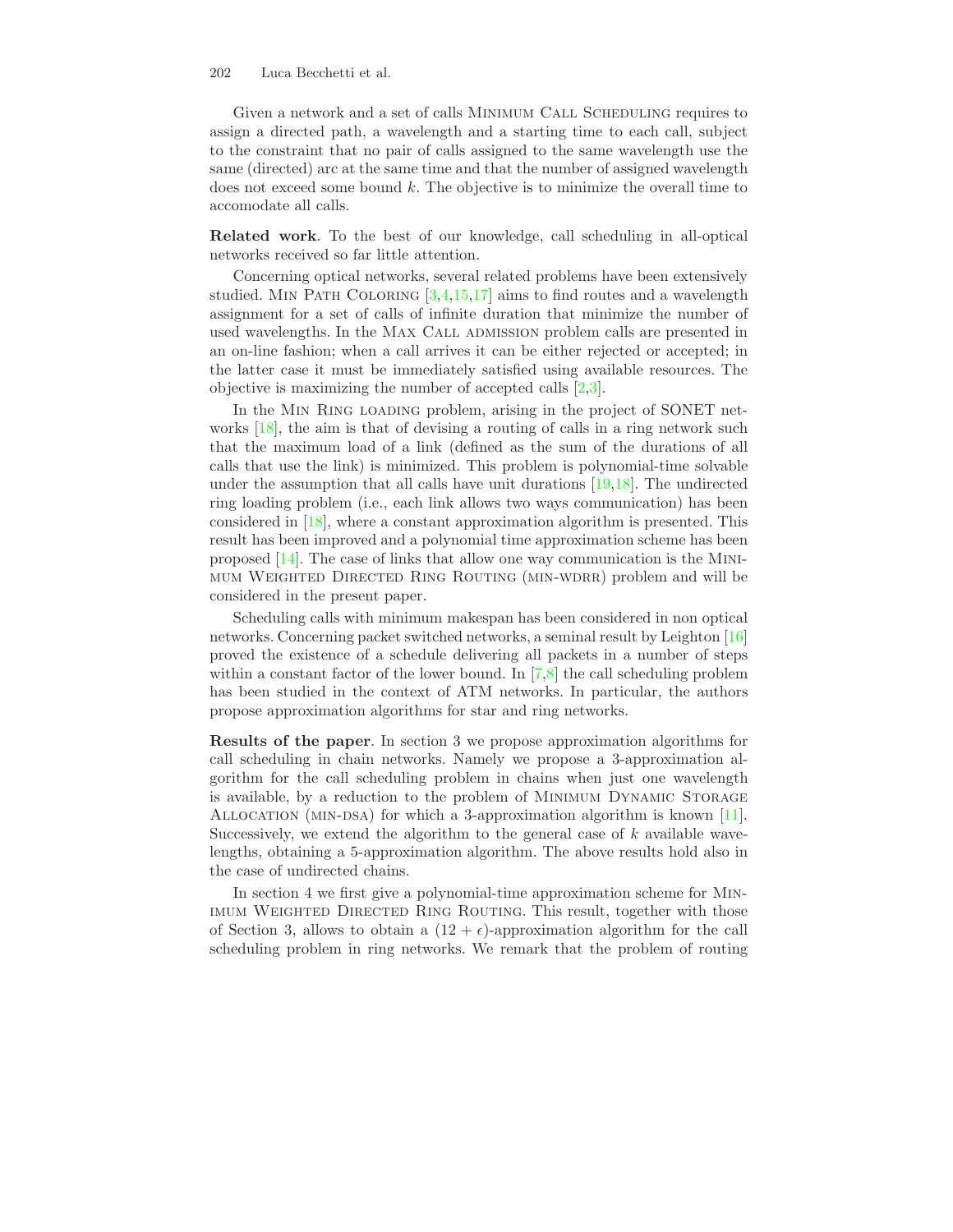<span id="page-2-1"></span><span id="page-2-0"></span>weighted calls in a ring network with the aim of minimizing the maximum load, has itself a practical relevance in SONET networks [\[18](#page-11-14)[,14,](#page-11-15)[19\]](#page-12-2).

The results of section 3 hold also in the case of undirected chains. For the sake of brevity, most proofs are omitted.

## **2 Preliminaries**

In the following,  $G = (V, E)$  denotes a simple, directed graph on the vertex set  $V = \{v_0, v_1, \ldots, v_{m-1}\}\$  such that arc  $(v_i, v_j)$  exists *if and only if* arc  $(v_i, v_i)$ exists. A *network* is a pair  $\langle G, k \rangle$  where k is the number of available wavelengths (from now on, colors) on each arc. A *call*  $C = [s, d, l]$  is an ordered pair of vertices s, d completed by an integer  $l > 0$  representing the call duration. Namely, s is the source vertex originating the data stream to be sent to the destination  $d$ .

Given a network  $\langle G, k \rangle$  and a set  $\mathcal{C} = \{C_h = [s_h, d_h, l_h] : h = 1, \ldots, n\}$  of calls, a *routing* is a function  $R : C \to \mathcal{P}(G)$ , where  $\mathcal{P}(G)$  is the set of simple paths in G. Given a network  $\langle G, k \rangle$ , a set C of calls and a routing R for C, a *schedule* is an assignment of starting times and colors to calls such that at every time no two calls with the same color use the same arc; formally, a schedule is a pair  $\langle S, F \rangle$ , with  $S : C \to [0, 1, \dots \sum_{h=1}^{n} l_h]$  a function assigning starting times to calls and  $F: \mathcal{C} \to \{1, \ldots k\}$  a function assigning colors to calls. S and F must be such that, for any  $(u, v) \in E$  and  $C_i, C_j \in \mathcal{C}$ , if  $(u, v) \in R(C_i)$ ,  $(u, v) \in R(C_j)$ and  $F(C_i) = F(C_j)$  then either  $S(C_i) \geq S(C_j) + l_j$  or  $S(C_j) \geq S(C_i) + l_i$ .  $T = \max_{1 \leq h \leq n} \{ S([s_h, d_h, l_h]) + l_h \}$  is the *makespan* of schedule  $\langle S, F \rangle$ .  $T^*(x)$  or simply  $T^*$  denotes the makespan of an optimal solution for an instance x.

In the Minimum Call Scheduling (min-cs) problem it is required to find a routing and a schedule for an instance  $\langle G, k \rangle$ , C having minimum makespan. Since the problem is trivial if  $k \geq |\mathcal{C}|$ , we assume  $k < |\mathcal{C}|$ . Notice that, if routes are fixed, the problem of scheduling calls in order to minimize the makespan is unapproximable within  $O(|\mathcal{C}|^{1-\delta})$ , for any  $\delta > 0$  [\[5\]](#page-11-16) in general networks.

Given an instance of MIN-CS and a routing R, the *load*  $L_R(e)$  of arc e is defined as the sum of the durations of calls using it. If  $k = 1$ , then  $L^* = \min_R(\max_e L(e))$ is a natural lower bound to the makespan of any schedule.

In the following we show that min-cs in chain networks is closely related to MINIMUM DYNAMIC STORAGE ALLOCATION (MIN-DSA), that requires the allocation of contiguous areas in a linear storage device in order to minimize the overall requested storage space. A *block*  $B = (f, e, z)$  represents a storage requirement such that  $f$  and  $e$  are, respectively, the first and last time instants in which block  $B$  must be allocated and  $z$  is an integer denoting the memory requirement (size) of  $B$ . An instance of MIN-DSA consists of a set of blocks  $\mathcal{B} = \{B_1 = (f_1, e_1, z_1), \ldots, B_n = (f_n, e_n, z_n)\}\;$  an *allocation* of  $\mathcal{B}$  is a function assigning blocks to storage locations, such that if both  $B_i$  and  $B_j$  must stay at the same time in the storage device then they must be assigned to non overlapping portions. Formally, an allocation is a function  $F : \mathcal{B} \to N$  such that, for any pair  $B_i, B_j$  of blocks, if  $f_i \leq f_j \leq e_i$  or  $f_j \leq f_i \leq e_j$  then either  $F(B_i) + z_i - 1$  $F(B_i)$  or  $F(B_i)+z_i-1 < F(B_i)$ . MIN-DSA is defined as follows: given an infinite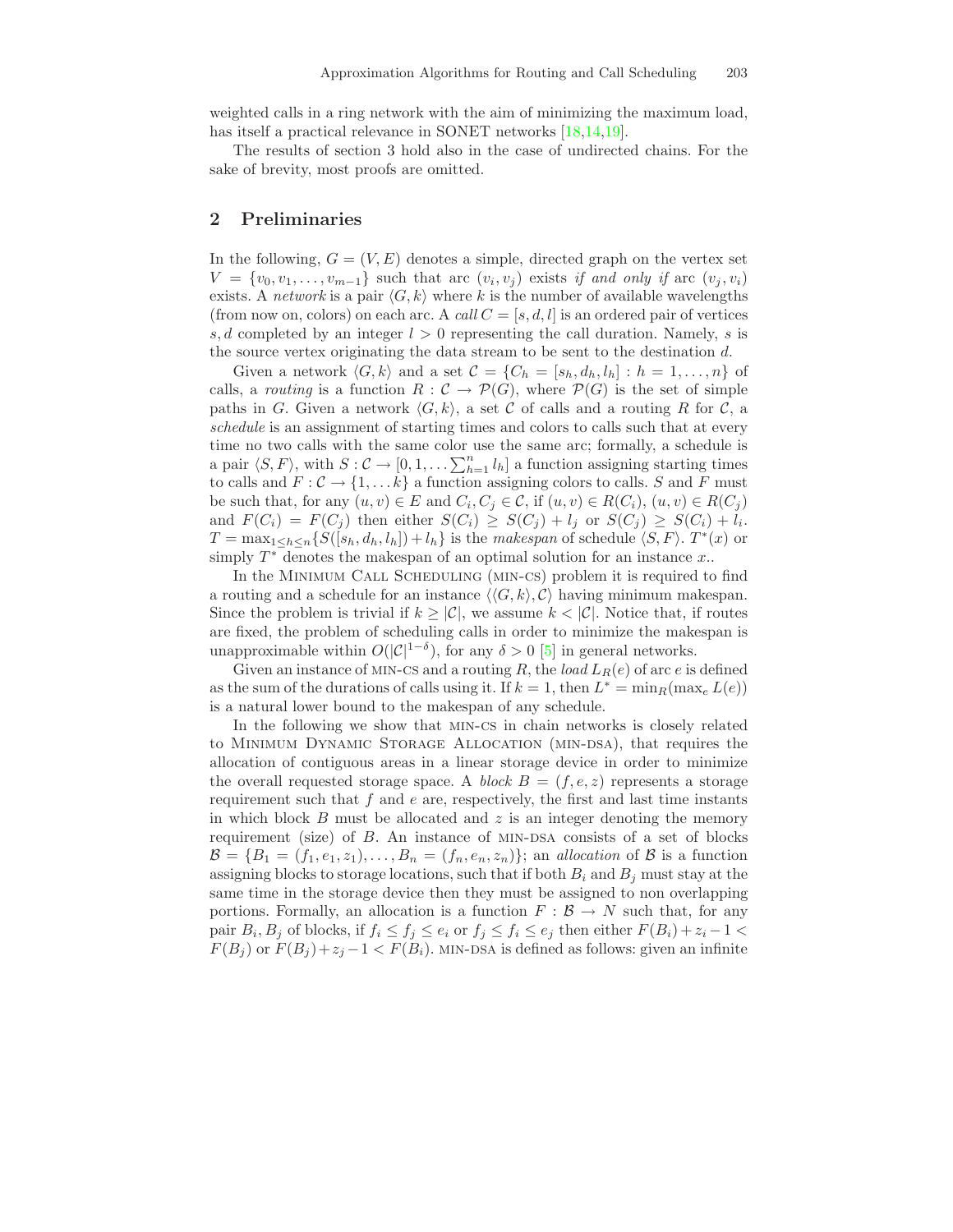<span id="page-3-2"></span>array of storage cells and a set  $\beta$  of blocks, find an allocation  $F$  such that the storage size  $M = \max_{1 \leq h \leq n} \{F(B_h) + z_h\}$  is minimum. MIN-DSA is NP-hard [\[9\]](#page-11-17) but approximable within a constant [\[10](#page-11-18)[,11\]](#page-11-13).

## <span id="page-3-1"></span>**3 Call Scheduling in Chain Networks**

In this section we assume that the network is a chain with  $m$  vertices, simply denoted as  $0, 1, \ldots, m-1$ . The restriction of MIN-CS to chain networks will be denoted as CHAIN-MIN-CS (or CHAIN-MIN-CS<sub>k</sub>, when k is the number of available colors). Since the network is a chain, there is only one path between each sourcedestination pair. This implies that routing of calls is fixed and that the set  $\mathcal C$  of calls consists of two independent subsets  $C_1 = \{ [s_{11}, d_{11}, l_{11}], \ldots, [s_{1n_1}, d_{1n_1}, l_{1n_1}] \}$ and  $C_2 = \{ [s_{21}, d_{21}, l_{21}], \ldots, [s_{2n_2}, d_{2n_2}, l_{2n_2}] \}$ , where  $n_1 + n_2 = n$  and, for any  $h = 1, \ldots, n_1, s_{1h} < d_{1h}$  while, for any  $h = 1, \ldots, n_2, s_{2h} > d_{2h}$ . This implicitely defines two independent subinstances for each instance of the problem. Without loss of generality, in the following we always refer to just the first of them. The main result of this section is a 5-approximation algorithm for min-cs. This result exploits a close relationship between  $MIN-CS<sub>1</sub>$  and  $MIN-DSA$ , which is stated in the next theorem:

<span id="page-3-0"></span>**Theorem 1.** *There exists a polynomial-time reduction from* CHAIN-MIN-CS<sub>1</sub> *to* min-dsa *such that an instance of the first problem admits a schedule with makespan* T *if and only if the corresponding instance of the second problem admits a storage allocation with size* T *.*

The reverse reduction also holds, but we do not need it here. Our first approximation result is a direct consequence of theorem [1](#page-3-0) and the 3-approximation algorithm for MIN-DSA given in  $[11]$ .

**Corollary 1.** *There exists a 3-approximation algorithm for chain-*min-cs1*.*

We now turn to the general case. The algorithm we propose is sketched below: the first step rounds up call durations to the closest power of 2; this worsens the approximation of the makespan of the optimum schedule by a factor at most 2.

**Algorithm** chain-cs **input:** chain graph  $G$ , set  $C$  of calls, integer  $k$ ; **begin**

- 1. **for**  $h := 1$  to n **do** Round  $l_h$  to the closest upper power of 2;
- 2. Find a pseudo-schedule assuming only 1 available color;
- 3. Assign calls to colors;
- 4. Find a schedule separately for each color; **end**.

We assume that call durations are powers of 2. Assuming only one color, in the sequel we will use the following interpretation: a call  $C = [s, d, l]$  scheduled in interval  $[t, t + l]$  can be graphically represented as a rectangle of height l,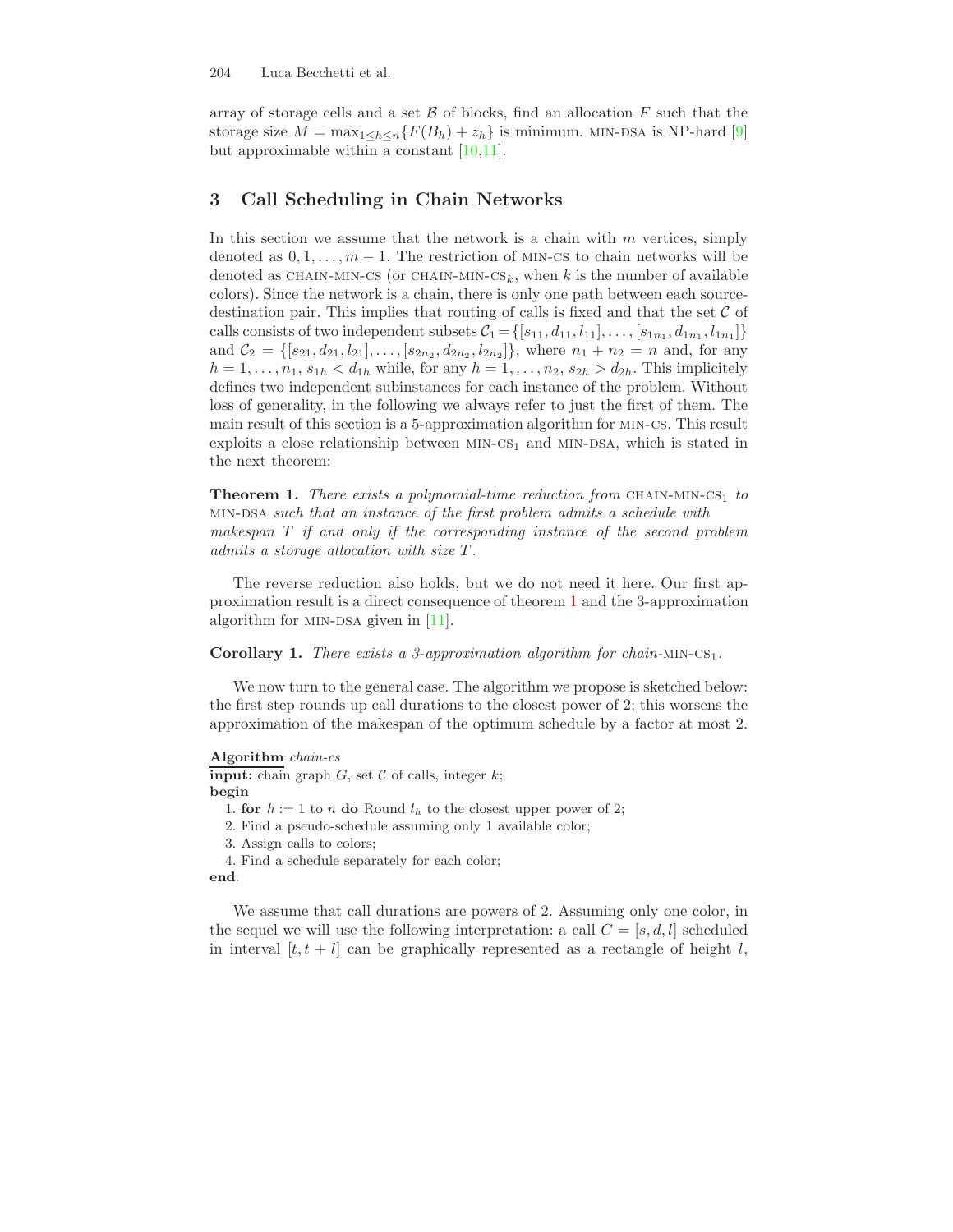<span id="page-4-2"></span>

<span id="page-4-0"></span>**Fig. 1.** Example of pseudo-schedule for 1 color

<span id="page-4-1"></span>whose x-coordinates vary in [s, d] and whose y-coordinates vary in  $[t, t + l]$ . We now describe steps 2-4 more in detail.

## **Find a pseudo-schedule**.

We first determine a pseudo-schedule for  $C$ , assuming only 1 color is available. A *pseudo-schedule* is an assignment  $PS : \mathcal{C} \to \{0, \ldots \sum_{h=1}^{n} l_h\}$  of starting times to calls, such that each arc may be used by more than one call at the same time. The *length* of PS with respect to the set C of calls is  $\max_{h \in \{1,\ldots,n\}} \{PS(C_h)+l_h\}.$ 

To our purposes, we need a pseudo-schedule in which at most two calls may use the same arc at the same time, based on the following definition: assume that, for some  $h \leq n-1$ , we have a pseudo-schedule for calls  $C_1, \ldots, C_h$ ; we say that  $C_{h+1}$  is *stable* [\[10\]](#page-11-19) at time t with respect to the pseudo-schedule of  $C_1, \ldots, C_h$  if and only if and only if there exists an arc e such that  $C_{h+1}$  uses e and, for every instant  $0, \ldots, t-1$ , e is used by at least one call in  $\{C_1, \ldots, C_h\}$ . In order to obtain such a pseudo-schedule, we proceed inductively as follows: i) calls are first ordered according to non-increasing durations (i.e. if  $j>i$  then  $l_i \geq l_j$ ); ii)  $C_1$  is assigned starting time 0; iii) assuming  $C_1, \ldots, C_h$  have each been assigned a starting time,  $C_{h+1}$  is assigned the maximum starting time such that it is stable with respect to the pseudo-schedule of  $C_1,\ldots,C_h$ .

Under the assumption that call durations are powers of 2 it is possible to show [\[10\]](#page-11-19) that this choice leads to a pseudo-schedule in which at most two calls use the same arc at the same time. An example of a pseudo-schedule is presented in Figure [1](#page-4-0) where, as described above, each call  $C_h = [s_h, d_h, l_h]$  corresponds to a rectangle of height  $l_h$  whose horizontal coordinates vary between  $s_h$  and  $d_h$ .

In the following we use  $PS$  to denote the particular pseudo-schedule constructed above. Note that the notion of stability implies that the length of PS is a lower bound to the makespan of the optimal schedule for one color.

#### **Assign calls to colors**.

We partition the set of calls in the pseudo-schedule into  $\gamma$  subsets  $F_1, F_2, \ldots F_{\gamma}$ called *stripes*, by "slicing" the pseudo-schedule into horizontal stripes (figure [1\)](#page-4-0).

Stripes are defined inductively as follows: i) let  $C_{h_1}$  be the longest call starting at time 0 in the pseudo-schedule. Then stripe  $F_1$  has *height*  $\Delta_1 = l_{h_1}$  and includes all calls that in PS start not after  $\Delta_1$ ; ii) assume that stripes  $F_1,\ldots,F_{i-1}$  have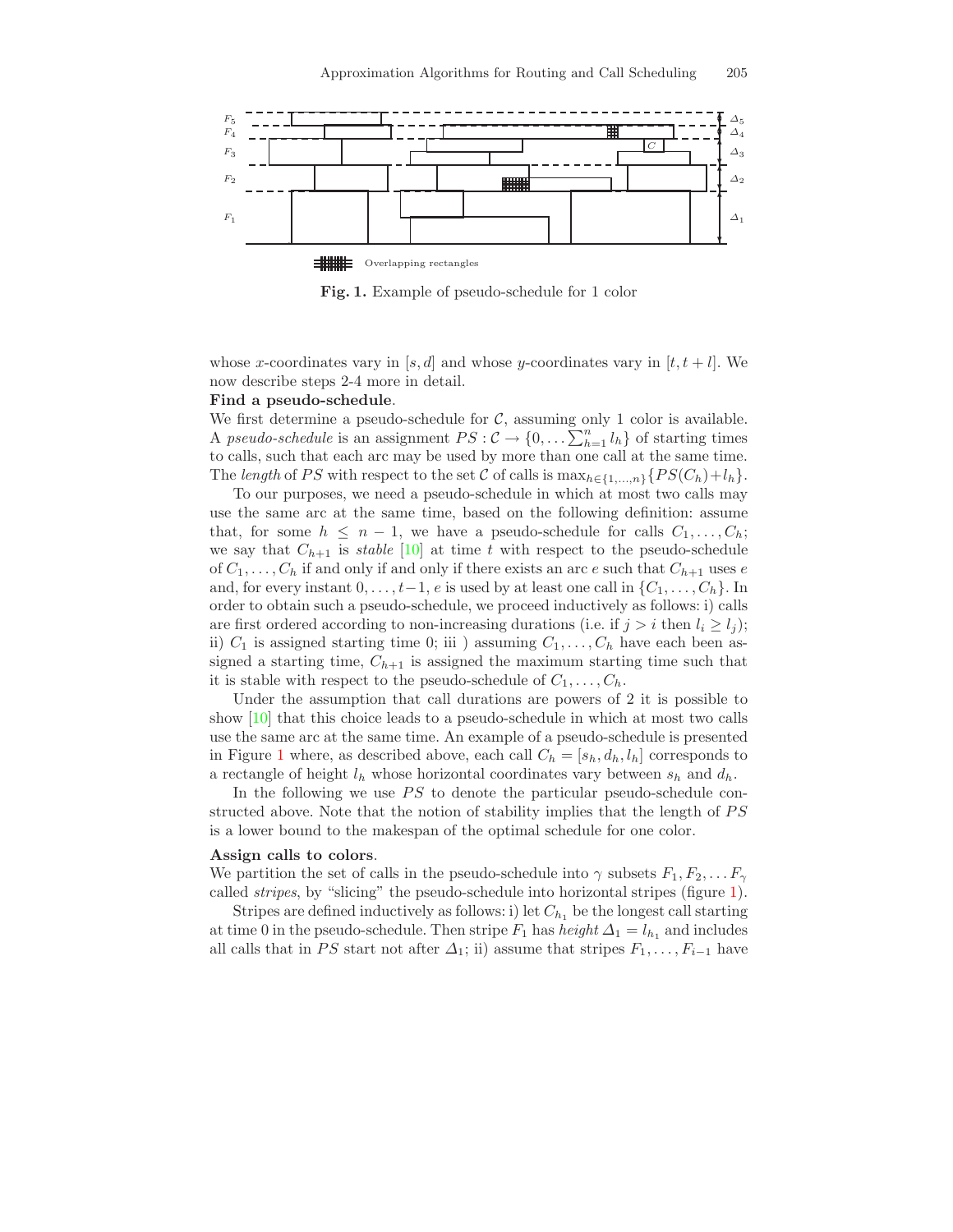<span id="page-5-3"></span>been defined  $(i \geq 2)$  and that there are still calls not assigned to a stripe, let t be the time at which the last call in  $F_{i-1}$  ends and let  $C_{h_i}$  be the longest call starting at t in the pseudo-schedule PS. Then stripe  $F_i$  has *height*  $\Delta_i = l_{h_i}$ and includes all calls that start not before t and end not after  $t + l_{h_i}$ . Figure [1](#page-4-1) illustrates an example of slicing of a pseudo-schedule into stripes.

<span id="page-5-0"></span>Let  $\mathcal{F} = \{F_1, F_2, \ldots F_{\gamma}\}\$ be defined by the construction given above. The next lemma states that  $\mathcal F$  defines a partition of  $\mathcal C$ 

#### **Lemma 1.** *Every call in*  $\mathcal C$  *belongs to one and only one set in*  $\mathcal F$ *.*

Stripes (and the corresponding calls) are then assigned to colors by defining a proper instance  $x$  of MULTIPROCESSOR SCHEDULING with  $k$  identical machines with the goal of minimizing the total makespan. Roughly, jobs of instance  $x$ correspond to the sets  $\{F_1, F_2, \ldots F_{\gamma}\}\$  of the partition  $\mathcal F$  obtained above. Namely, with each stripe of height  $\Delta$  we associate a job of the same size.

W e use the LPT (*Longest Processing Time* first) rule proposed by Graham  $[12]$  to solve the obtained instance of MULTIPROCESSOR SCHEDULING: jobs are first ordered according to decreasing sizes and then greedily assigned to the processors (i.e. a job is assigned to the less heavily loaded processor). The obtained solution yields an assignment of calls to colors, defined as follows: if stripe  $F_i$  is assigned to machine j, then all calls in  $F_i$  are assigned color j. Now, for each color j, we derive a pseudo-schedule  $PS<sub>j</sub>$  of the calls that have been assigned color  $j$  in the following way: assume machine  $j$  has been assigned stripes  $F_{j_1}, \ldots, F_{j_r}$  (in this order) and let C be a call assigned to color j and belonging to stripe  $F_{j_p}, p \in \{1, \ldots, r\}$ . Recall that  $PS(C)$  is the starting time of C in the pseudo-schedule obtained in step 2 of *chain-cs*. The starting time  $PS_j(C)$  of C in the pseudo-schedule for color j is given by the sum of the heights of stripes  $F_{j_1}, \ldots, F_{j_p-1}$  plus the offset of C in its stripe  $F_{j_p}$ . Namely, we have that  $PS_j(C) = \sum_{i=1}^{p-1} \Delta_{j_i} + PS(C) - \sum_{i=1}^{j_p-1} \Delta_i$ .

Figure [2](#page-6-0) illustrates the effect of *Assign-Calls-To-Colors* over the pseudo-schedule of figure [1](#page-4-1) in the case of 2 colors. In particular, call  $C \in F_3$  in figure 1 has been assigned color 2 and  $PS_2(C) = \Delta_2 + PS(C) - (\Delta_1 + \Delta_2)$ .

We now analyze the makespan of the pseudo-schedule. The assumption that the duration of each call is a power of 2 and the characteristics of the pseudoschedule obtained in the first step of the algorithm allow a tight analysis of LPT, yielding the next Lemma. For any color  $j = 1, \ldots, k$ , let  $T<sup>j</sup>$  be the length of the associated pseudo-schedule after procedure *Assign-Calls-To-Colors* and let  $T_{PS} = max_i T^j$  (see fig. [2\)](#page-6-0). Finally, let  $T^*$  denote the makespan of an optimal schedule for the instance under consideration.

<span id="page-5-1"></span>**Lemma 2.**  $T_{PS} \leq T^*$ .

#### **Find a Schedule**.

<span id="page-5-2"></span>For every color  $j = 1, ..., k$ , let  $PS_j$  denote the pseudo-schedule obtained after procedure  $Assign\text{-}Calls\text{-}To\text{-}Colors$  has been run and let  $\mathcal{C}_j$  denote the set of calls that are assigned color j. It remains to derive a proper schedule  $S_j$  from  $PS_j$ , for any color  $j = 1, \ldots, k$ . The relationship between MIN-DSA and CHAIN-MIN-CS<sub>1</sub> stated in theorem [1](#page-3-0) implies the following lemma.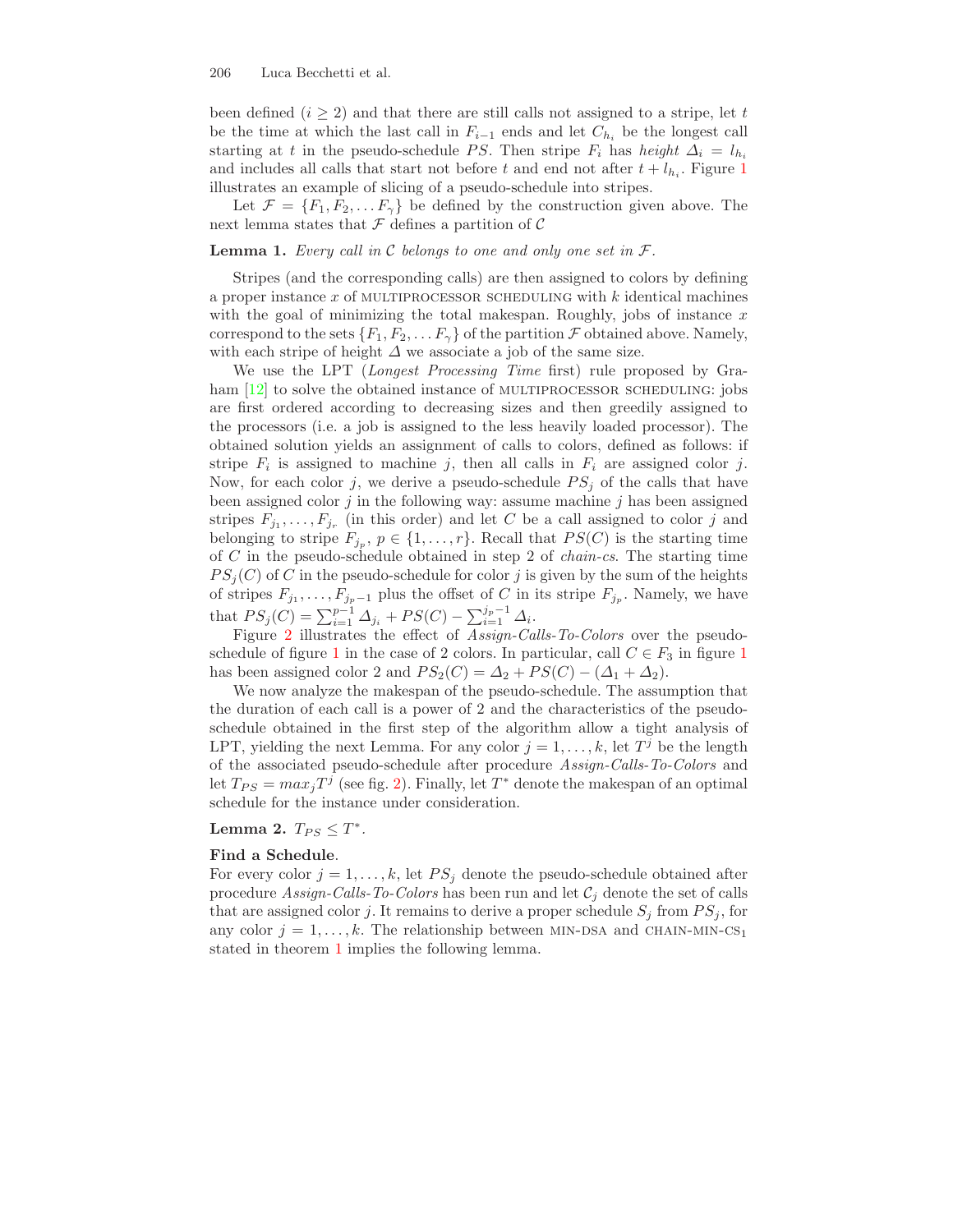<span id="page-6-1"></span>

**ENDITE** Overlapping rectangles

<span id="page-6-0"></span>**Fig. 2.** Example of pseudo-schedule for 2 colors ( $T_{PS} = T^1 = T^2$  in this case)

**Lemma 3.** *[\[10\]](#page-11-19) If call durations are powers of 2 then there exists an algorithm for scheduling calls in*  $PS_i$  *with makespan at most*  $5/2$  *times the length of*  $PS_i$ *.* 

Lemmas [1,](#page-5-0) [2](#page-5-1) and [3](#page-5-2) imply the following theorem.

**Theorem 2.** *Algorithm* chain-min-cs *finds a schedule whose makespan is at most* 5 *times the optimum.*

Notice that the same result above holds also in the case of undirected chains.

## **4 Call Scheduling in Ring Networks**

In the sequel,  $\Sigma_m$  denotes a directed ring with m vertices, clockwise indexed 0,...,m−1. The arc set is  $\{(v,(v+1) \mod m),(v,(v-1) \mod m):0 \leq i \leq m-1\},\$ where  $(v,(v+1) \text{ mod } m)$  (respectively  $(v,(v-1) \text{ mod } m)$ ) denotes the clockwise (counter clockwise) directed arc between vertices v and  $(v + 1)$  mod m (v and  $(v-1)$  mod m). In the following we perform operations modulo m and we write  $v + 1$  (v − 1) for  $(v + 1)$ mod m (respectively  $(v - 1)$ mod m). We define [s, t] to be  $\{u|s \leq u \leq t\}$  if  $s \leq t$ ,  $[s, m-1] \cup [0, t]$  otherwise.

A call in a ring can be routed clockwise or counter clockwise. We first find a routing of the calls minimizing the load and then we schedule them by using a constant approximation algorithm based on the results of Section [3.](#page-3-1)

#### **4.1 Routing with Minimum Load**

Given a directed ring  $\Sigma_m$  and a set C of calls, MINIMUM WEIGHTED DIRECTED RING ROUTING (MIN-WDRR) is the problem of routing calls in  $\mathcal C$  so that the maximum load on the arcs is minimized.  $A_v$   $(B_v)$ ,  $v = 0, 1, \ldots, m-1$ , denotes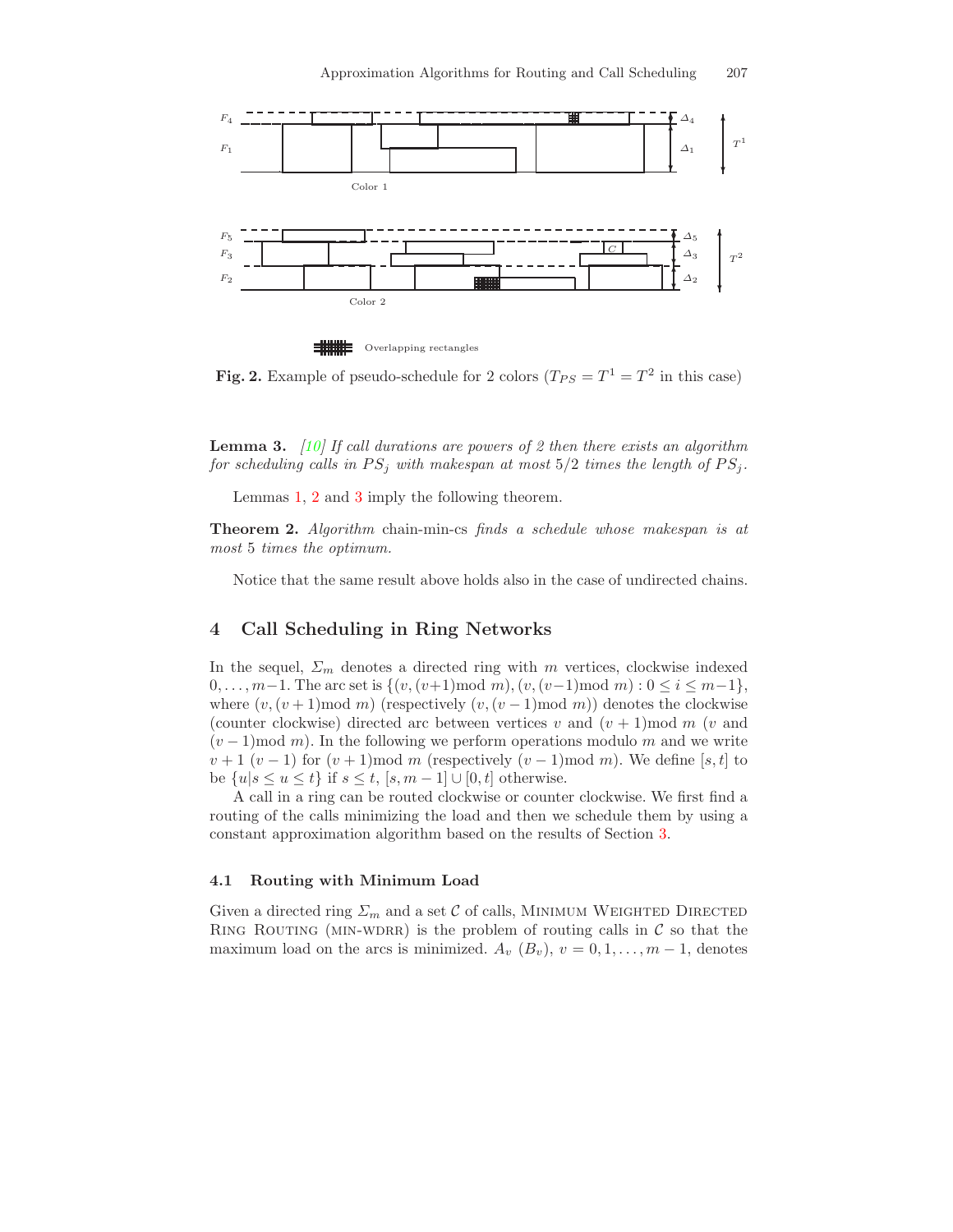<span id="page-7-3"></span><span id="page-7-2"></span>the load on arc  $(v, v+1)$  (arc  $(v+1, v)$ ). With each call  $C_h \in \mathcal{C}$  we can associate a binary variable  $x_h$  such that  $x_h = 1$  if  $C_h$  is routed clockwise,  $x_h = 0$  otherwise. Under these assumptions, MIN-WDRR can be formally described as follows:

 $\min L = \max\{\max_v A_v, \max_v B_v\}$ 

$$
A_v = \sum_{h:[v,v+1]\subseteq [s_h,t_h]} l_h x_h, \quad B_v = \sum_{h:[v+1,v]\subseteq [t_h,s_h]} l_h(1-x_h), \quad x_h \in \{0,1\}, 1 \le h \le n.
$$

 $OPT$  denotes the value of an optimal solution for any given instance of MIN-WDRR. MIN-WDRR is polynomial-time solvable when  $l_h = 1, h = 1, 2, \ldots, n$  [\[19\]](#page-12-1).

<span id="page-7-1"></span><span id="page-7-0"></span>**Theorem 3.** MIN-WDRR *is NP-hard.* 

**Lemma 4.** *There is a polynomial-time algorithm that solves* WEIGHTED DIrected ring routing *with load at most twice the optimum.*

**Sketch of the proof.** We solve an instance of Multicommodity Flow [\[1\]](#page-11-21) obtained by relaxing the integrality constraints in the formulation of MIN-WDRR above. Let  $\{x_1^*, \ldots x_n^*\}$  be the fractional optimal solution: the hth component  $x_h^*$ is rounded to 0 if its value is  $\langle 1/2, \text{ to } 1 \text{ otherwise.} \rangle$ 

We now use Lemma [4](#page-7-0) to obtain a polynomial-time approximation scheme (PTAS) for WDRR. Let  $\overline{L}$  be the load obtained by applying the algorithm described above. In the following,  $\epsilon$  denotes any fixed positive number. Following [\[14\]](#page-11-9), a call is routed *long-way* if it uses the longer path to connect its end vertices (ties are broken arbitrarily), it is routed *short-way* otherwise; futhermore, a call  $C_h$  is *heavy* if  $l_h \geq \epsilon \overline{L}/3$ , it is *light* otherwise. The number of heavy calls routed long way is bounded, as stated in the following lemma.

**Lemma 5.** In any optimal solution there are at most  $12/\epsilon$  heavy, long-way *routed calls.*

Let  $H \subseteq \mathcal{C}$  denote the set of heavy calls. For any set  $S \subseteq H$ , let  $LP_S$  denote the following linear program:

 $\min L(S) = \max\{\max_v A_v, \max_v B_v\}$ 

$$
A_v = \sum_{h:[v,v+1]\subseteq [s_h,t_h]} l_h x_h + a_v, \quad B_v = \sum_{h:[v+1,v]\subseteq [t_h,s_h]} l_h(1-x_h) + b_v, \quad x_h \subseteq [0,1], 1 \le h \le n.
$$

 $a_v$  ( $b_v$ ) denotes the load on clockwise (counter clockwise) directed arc  $(v, v+1)$  $((v + 1, v))$  resulting from routing long-way calls belonging to S and short-way calls belonging to  $H - S$ . Finally,  $L^*(S)$  denotes the value of the optimal (fractional) solution of  $LP^*(S)$ . We now give the PTAS for MIN-WDRR: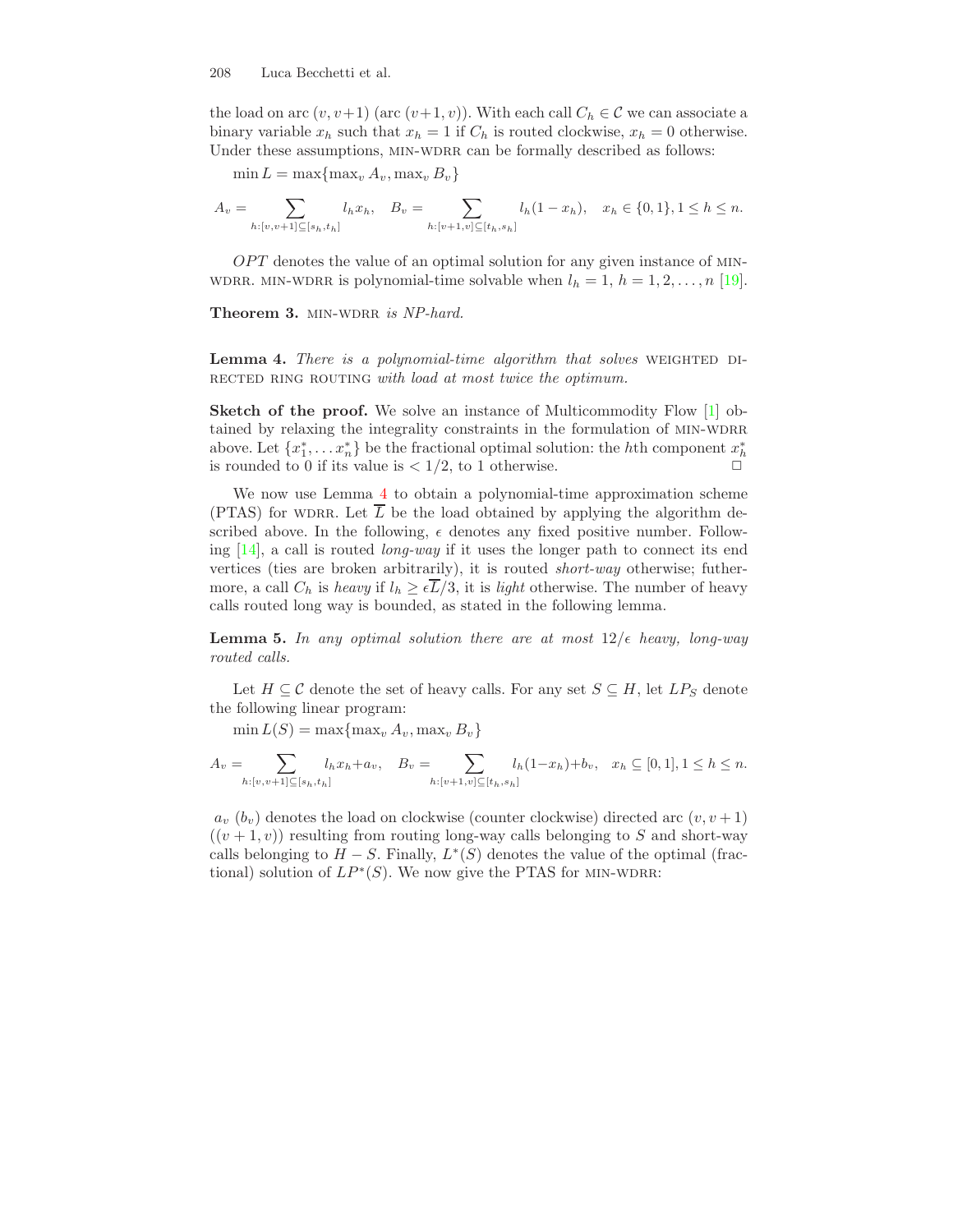```
Algorithm WDRR-PAS(\epsilon)
```
**input:**  $\langle \Sigma_m, C \rangle$ ; **output:** routing for  $\langle \Sigma_m, \mathcal{C} \rangle$ ; **begin** (1) **for** each  $S \subseteq H$  :  $|S| \leq 12/\epsilon$  **do begin** (2) **for** each call  $C \in H$  **do if**  $C \in S$  **then** route C long-way **else** route C short-way; solve  $LP_S$ **end**(2); Let y be the solution corresponding to S' such that  $L^*(S') = \min_S L^*(S)$ ; Apply a rounding procedure to y to a feasible routing  $\tilde{x}$  with load  $\tilde{L}(S')$ ; Output  $\tilde{x}$ **end**(1).

Lemma [6](#page-8-0) below shows that, for every  $S \subseteq H$ ,  $|S| \leq 12/\epsilon$ , we can round the solution of  $LP_S$  in such a way that the value  $\tilde{L}(S)$  of the integer solution obtained differs at most  $\epsilon \overline{L}/2$  from  $L^*(S)$ . In order to prove the lemma, following [\[19\]](#page-12-2) we first give the following definition: two calls  $C_h = [s_h, t_h, l_h]$  and  $C_i = [s_i, t_i, l_i]$ are *parallel* if the intervals  $[s_h, t_h]$  and  $[t_j, s_j]$  or the intervals  $[t_h, s_h]$  and  $[s_j, t_j]$ intersect at most at their endpoints. It may eventually happen that  $s_h = s_j$ and  $t<sub>h</sub> = t<sub>i</sub>$ . Viewing an arc also as a chord, a demand is parallel to an arc when it can be routed through that arc, otherwise it is parallel to that arc's reverse. Finally, for any optimal solution  $x^* = \{x_1^*, \ldots, x_n^*\}$  to  $LP(S)$ , call  $C_h$  is said *split* with respect to  $x^*$  if  $0 < x_h^* < 1$ .

<span id="page-8-0"></span>**Lemma 6.** For any  $S \subseteq H$ ,  $|S| \leq 12/\epsilon$ , there is a polynomial time rounding *procedure of the solution of*  $LP_S$ *, such that*  $\ddot{L}(S) - L^*(S) \leq \epsilon L/2$ *.* 

*Proof.* Given  $S \subseteq H$ ,  $|S| \leq 12/\epsilon$ , let  $x^*$  be a solution to  $LP_S$  with value  $L^*(S)$ . Following [\[19\]](#page-12-2) we first obtain a new fractional solution  $\hat{x} = \{\hat{x}_1, \ldots, \hat{x}_n\}$  such that no pair of parallel calls are both split and whose value  $\tilde{L}(S)$  is not larger than  $L^*(S)$ . Let us assume that there is a pair  $C_i = [s_h, t_h, l_h]$  and  $C_j = [s_j, t_j, l_j]$ of parallel calls, with  $0 < x_h^*, x_j^* < 1$ . We now reroute them in such a way that only one of them remains split. Two cases may arise:

1.  $x_h^* + l_j x_j^* / l_h \leq 1$ . In this case we set  $\hat{x_h} = x_h^* + l_j x_j^* / l_h$  and  $\hat{x_j} = 0$ . Consider now a clockwise directed arc  $(v, v + 1)$  belonging to the interval  $[s_h, t_h] \cap [s_j, t_j]$  and let  $A_{v}^*$ ,  $\hat{A}_v$  be its loads respectively before and after rerouting. It is easily verified that  $\hat{A}_v = l_h x_h^* + l_j x_j^* = \hat{A}_v^*$ . If instead  $(v+1, v)$  is any counter clockwise directed arc in  $[t_h, s_h] \cap [t_j, s_j]$ , it is easily seen that, if  $B_v^*$  and  $\hat{B_v}$  respectively denote its loads first and after rerouting, we have  $\hat{B}_v = (1 - x_h^*)l_h + (1 - x_j^*)l_j = B_v^*$ . If  $s_h \neq s_j$  or  $t_h \neq t_j$ , it also holds that arcs not belonging to  $[s_h, t_h] \cap [s_j, t_j]$  or  $[t_h, s_h] \cap [t_j, s_j]$  have the same or reduced loads.

2.  $x_h^* + l_j x_j^* / l_h > 1$ . In this case we set  $\hat{x_h} = 1$  and  $\hat{x_j} = x_j^* + l_h / l_j (x_h^* - 1)$ . The analysis of this case proceeds exactly as in the previous one. Again we have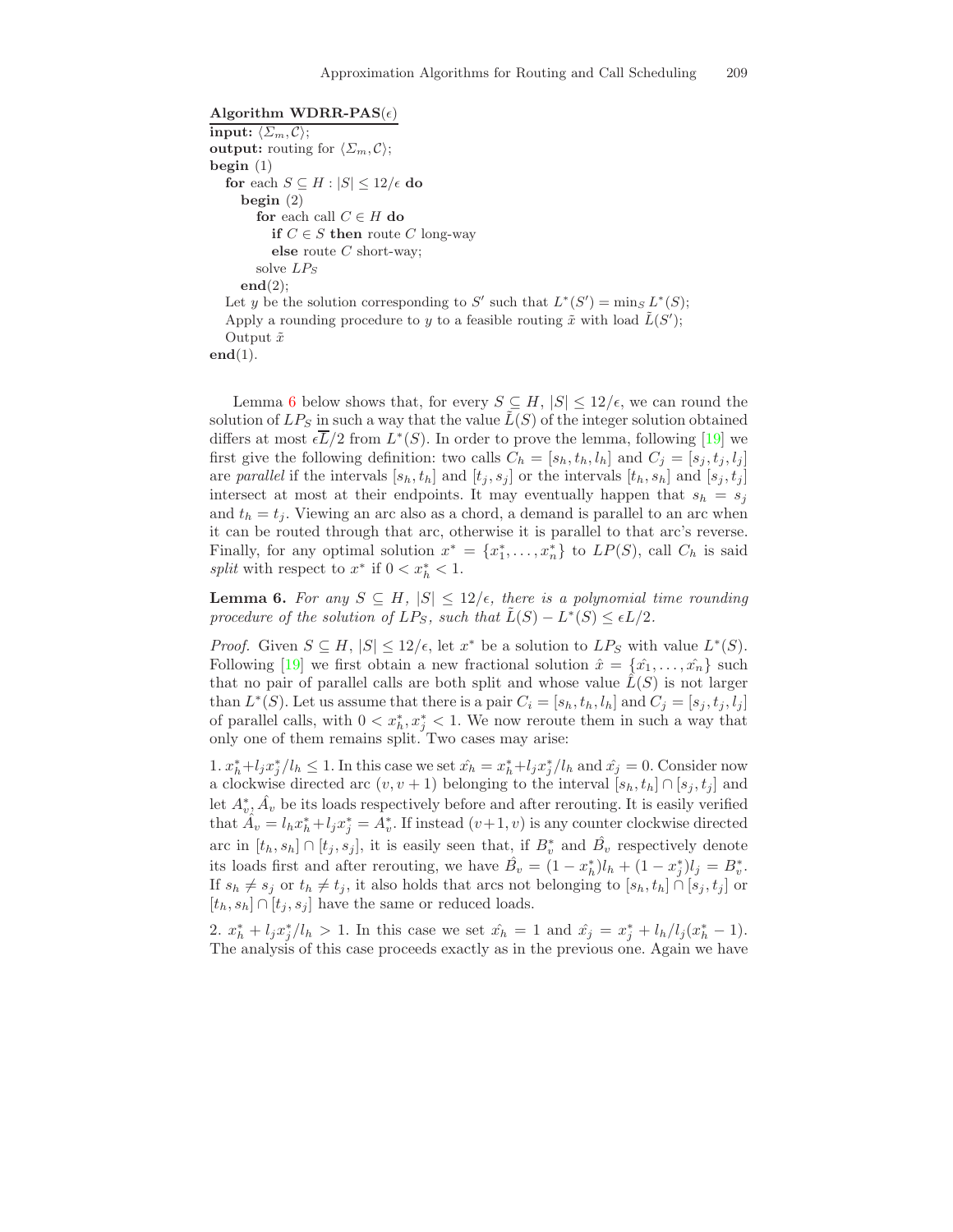$\hat{A}_v = A_v^*$  for any clockwise directed arc belonging to interval  $[s_h, t_h] \cap [s_j, t_j]$ and for any counter clockwise directed arc belonging to interval  $[t_h, s_h] \cap [t_i, s_j]$ , while the load on any other arc, if any, doesn't increase or decrease. As before, a similar argument holds for counter clockwise directed arcs.

At the end of this procedure we have a new solution  $\hat{x}$  whose load  $L(S)$  is at most  $L^*(S)$  and such that no two split demands are parallel. Without loss of generality we may assume that calls in  $C$  are ordered in such a way that  $\{C_1,\ldots,C_q\}$  is the set of split calls for solution  $\hat{x}$ . We are now left to route split calls. Given any clockwise (counter clockwise) directed arc  $(v, v+1)$   $((v+1, v)),$ let  $F_v \subseteq \{C_1,\ldots,C_q\}$  be the set of all split calls that are parallel to  $(v,v+1)$  $((v + 1, v))$ . Observe that calls in  $F_v$  represent an interval in the ordered set  $\{C_1,\ldots,C_q\}$ ; in the following, we shall denote  $F_v$  as an interval  $[i_v, j_v]$ , where  $i_v$ and  $j_v$  respectively are the first and last index of calls in  $\{C_1,\ldots,C_q\}$  that are parallel to  $(v, v + 1)$  (or  $(v + 1, v)$ ). Also observe that  $F_v$  is exactly the set of all and only the calls whose rerouting can potentially increase the load on  $(v, v + 1)$  (or  $(v + 1, v)$ ). Let  $A_v$  (respectively  $B_v$ ) denote the load resulting on  $(v, v + 1)$  (respectively  $(v + 1, v)$ ) after routing calls that are split in  $\hat{x}$  and let  $\tilde{x} = {\tilde{x}_1, \ldots, \tilde{x}_n}$  be the corresponding integer solution. Finally, let  $L(S)$  $\max\{\max_{v} \tilde{A}_v, \max_{v} \tilde{B}_v\}$ ). We have:

$$
\tilde{A}_v = \hat{A}_v + \sum_{h \in [i_v, j_v]} l_h(\tilde{x}_h - \hat{x}_h),
$$

$$
\tilde{B}_v = \hat{B}_v + \sum_{h \notin [i_v, j_v]} l_h[(1 - \tilde{x}_h) - (1 - \hat{x}_h)] = \hat{B}_v + \sum_{h \notin [i_v, j_v]} l_h(\hat{x}_h - \tilde{x}_h).
$$

We are now ready to route calls that are split in  $\hat{x}$ . For  $j = 1, \ldots, q, C_j$  is routed as follows:

$$
\tilde{x}_j = \begin{cases} 1 \text{ if } -l_j \hat{x}_j + \sum_{h=1}^{j-1} l_i (\tilde{x}_h - \hat{x}_i) < -\frac{l_j}{2} \\ 0 \text{ otherwise} \end{cases}
$$

As a consequence, if  $\tilde{x}_j = 1$  then  $\sum_{h=1}^j l_h(\tilde{x}_h - \hat{x}_h) < l_j/2$ , while if  $\tilde{x}_j = 0$  then  $\sum_{h=1}^{j} l_h(\tilde{x}_h - \hat{x}_h) \geq -l_j/2$ . In both cases  $\sum_{h=1}^{j} l_h(\tilde{x}_h - \hat{x}_h) \in \left[-\frac{l_j}{2}, \frac{l_j}{2}\right)$  for any  $j \in [i_v, j_v].$ 

We now show that, for each clockwise directed arc  $(v, v + 1)$ ,  $\tilde{A}_v - \hat{A}_v \leq$  $(3/2)l_{max}$ , where  $l_{max} = \max_{h \in \{1, ..., q\}} l_h$ . Since we are considering light calls, we have  $l_{max} \leq (\epsilon L)/3$ . This implies  $\tilde{A}_v - \hat{A}_v \leq (\epsilon L)/2$ . In particular, given any clockwise directed arc  $(v, v + 1)$ , two cases may arise:

1.  $i_v \leq j_v$ . In this case we bound  $\tilde{A}_v - \hat{A}_v = \sum_{h=i_v}^{j_v} l_h(\tilde{x}_h - \hat{x}_h)$  as follows:

$$
\tilde{A}_v - \hat{A}_v = \sum_{h=1}^{j_v} l_h(\tilde{x}_h - \hat{x_h}) - \sum_{h=1}^{i_v - 1} l_h(\tilde{x}_h - \hat{x_h}) \le \frac{l_j}{2} - \left(-\frac{l_j}{2}\right) = l_j \le l_{max}.
$$

2.  $i_v > j_v$ . In this case we have:

$$
\tilde{A}_v - \hat{A}_v = \sum_{h=1}^q l_h(\tilde{x}_h - \hat{x_h}) - \sum_{h=1}^{i_v - 1} l_h(\tilde{x}_h - \hat{x_h}) + \sum_{h=1}^{j_v} l_h(\tilde{x}_h - \hat{x_h}) < \frac{3}{2}l_j.
$$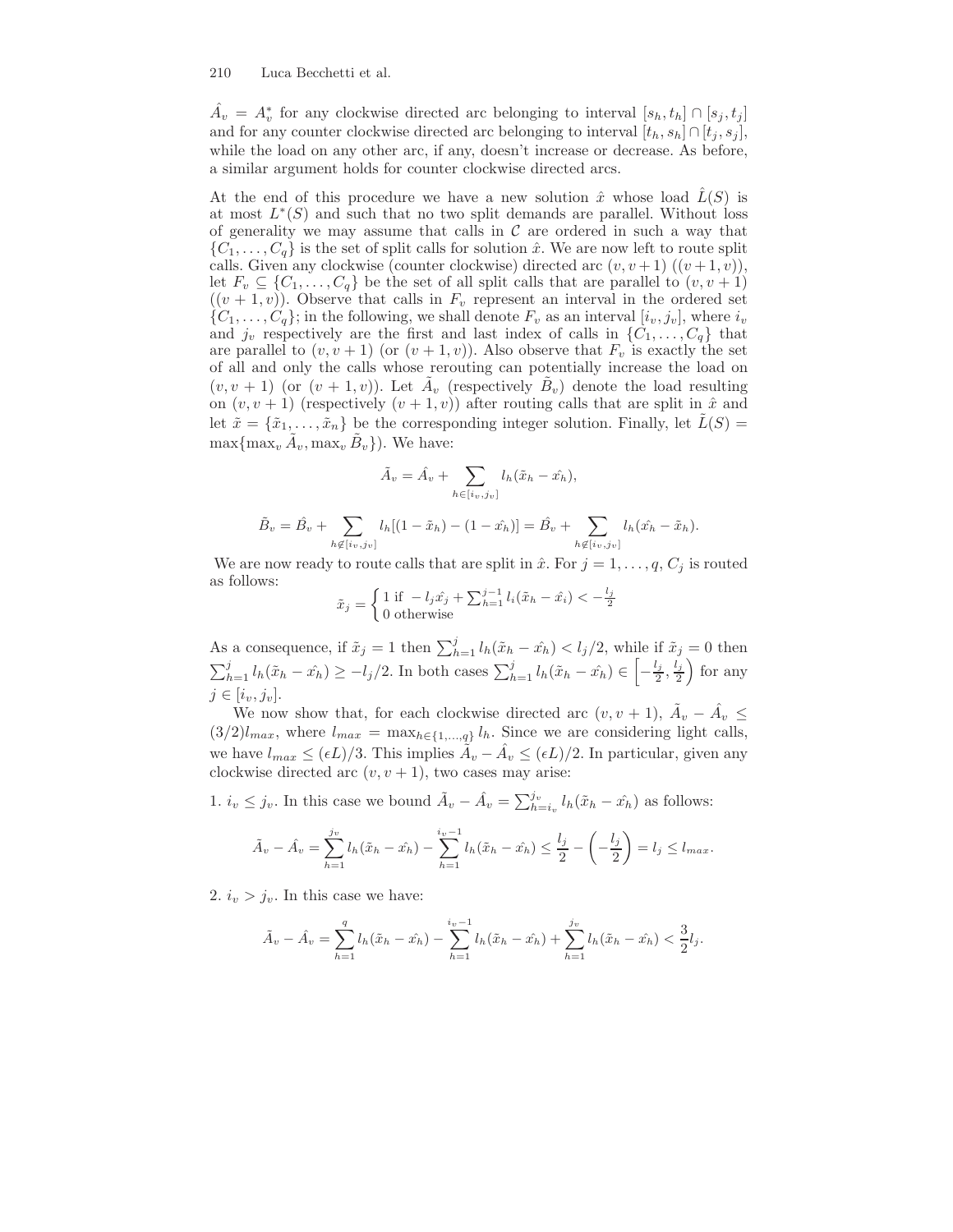<span id="page-10-0"></span>Since  $\frac{3}{2}l_j \leq \frac{3}{2}l_{max}$ , it follows that  $\tilde{A}_v - \hat{A}_v \leq (3/2)l_{max}$ . Since we are only considering light calls (heavy calls have already been routed) and recalling the definition of light call,  $\tilde{A}_v - \hat{A}_v \leq (\epsilon L)/2$ . In the same way we can prove that  $\tilde{B}_v - \hat{B_v}$ . Since  $\tilde{L}(S) - L^*(S) \le \max_v \{ \max\{A_v - \hat{A_v}, B_v - \hat{B_v}\} \}$  the thesis follows. ✷

This is sufficient to prove the main result of this section. In fact, if  $S_{OPT}$ denotes the set of heavy calls that are routed long-way in the optimal integer solution, we have  $\tilde{L}(S) \leq \epsilon \overline{L}/2 + L^*(S_{OPT})$  where, by lemma  $4, \epsilon \overline{L} \leq 2L^*(S_{OPT})$  $4, \epsilon \overline{L} \leq 2L^*(S_{OPT})$ . This implies that  $\hat{L}(S) \leq (1+\epsilon)L^*(S_{OPT});$  since  $L^*(S_{OPT})$  is a lower bound to the optimal integer solution the following theorem holds

**Theorem 4.** The solution provided by algorithm **WDRR-PAS** $(\epsilon)$  has value at *most*  $(1 + \epsilon)$ *OPT. For any fixed*  $\epsilon > 0$ *, the time complexity of the algorithm is polynomial.*

#### **4.2** An Approximate Algorithm for RING-MIN-CS

When  $\epsilon > 0$ , Algorithm WDRR-PAS( $\epsilon$ ) finds a  $(1 + \epsilon)$ -approximate algorithm for routing with minimum load. We now turn to the scheduling phase. In the following  $T^*$  denotes the makespan of an optimal solution to MIN-CS.

A simple idea is as follows: *i*) solve MIN-WDRR within  $(1 + \epsilon/2)$  the optimum, *ii)* cut the ring at any link, say e, *iii)* solve two instances of MIN-CHAIN-CS with calls that do not use link  $e$  (in any direction),  $iv$ ) when the last call scheduled in the previous step is completed schedule calls that use link e using a  $(1 + \epsilon/2)$ approximate partitioning algorithm.

It seems reasonable to prove that the above simple algorithm gives an approximation ratio of  $6 + \epsilon$ . However this is not necessarily true because the optimum scheduling algorithm might use a completely different routing of calls (even one that is not  $\epsilon$  close to the routing with minimum load). It is possible to prove the following weaker result, whose proof is omitted here. In the full paper we will give a counterexample showing that, using the routing obtained in the previous subsection one is unlikely to prove anything better than  $11 + \epsilon$ .

**Theorem 5.** For any fixed  $\epsilon > 0$ , there exists a polynomial-time algorithm that *finds a routing and a schedule for* RING-MIN-CS *having makespan*  $\leq (12 + \epsilon)T^*$ .

We conclude this section by observing that the same result holds also in the case of undirected rings. In this case we will use the polynomial time approximation scheme proposed in [\[14\]](#page-11-15) to compute the routing of calls. Details will be given in the full paper.

## **5 Conclusions**

In this paper we have considered the Call Scheduling problem in all-optical, networks. We have proposed approximation algorithms with constant approximation ratio for both chain and ring networks. As a side result, we have also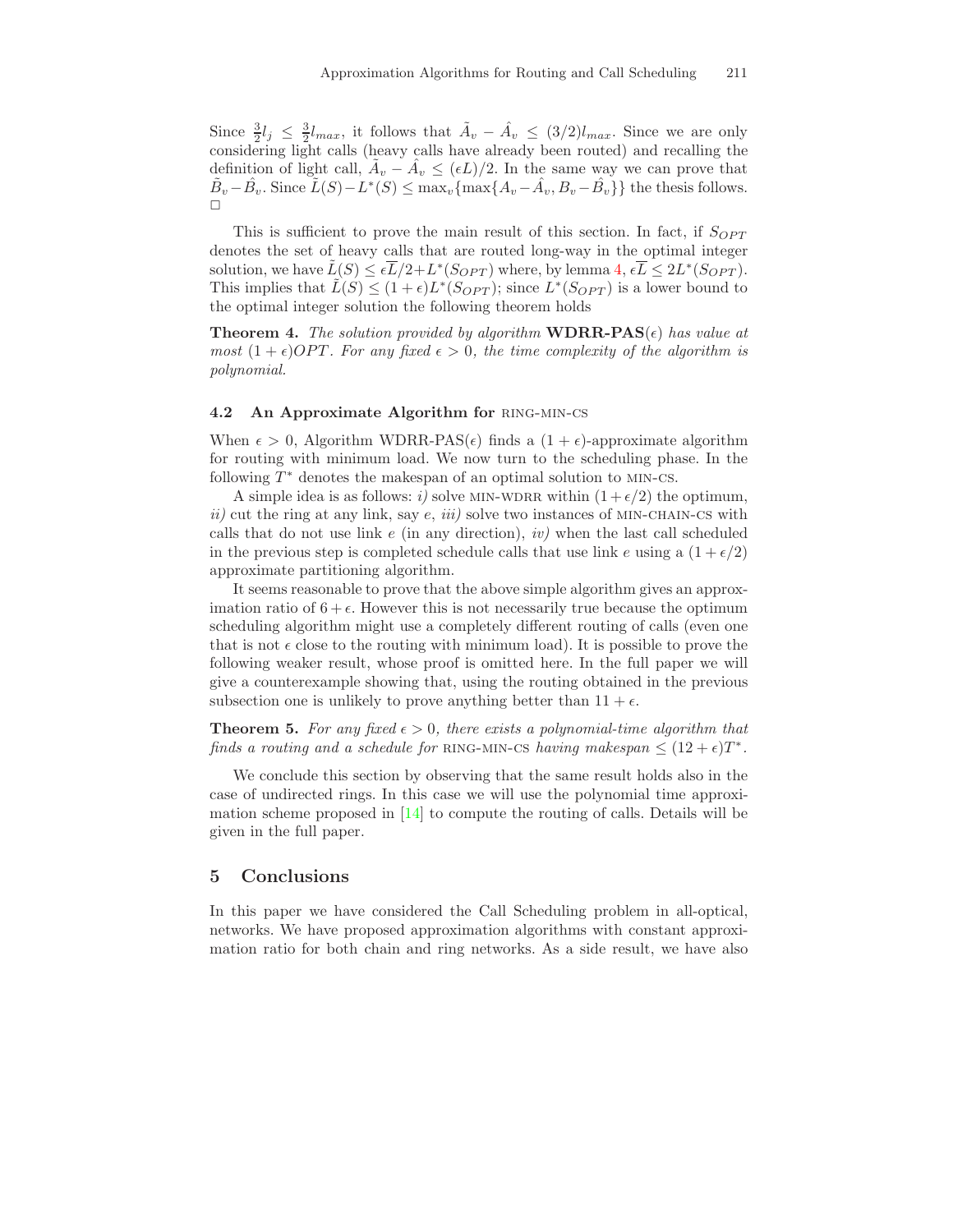<span id="page-11-23"></span><span id="page-11-22"></span>proposed a polynomial-time approximation scheme for the problem of routing weighted calls in a ring network with the aim of minimizing the maximum load, a problem which has itself a practical relevance in SONET networks [\[18](#page-11-8)[,14,](#page-11-9)[19\]](#page-12-1).

It would be interesting to consider different network topologies and to consider the problem whith release dates and different objective functions. Also the on-line version of the problems deserves future investigation.

## <span id="page-11-21"></span>**References**

- <span id="page-11-7"></span>1. R.K. Ahuja, T.L. Magnanti, and J.B. Orlin. Network flows. Prentice-Hall, 1993. [208](#page-7-2)
- 2. B. Awerbuch, Y. Azar, A. Fiat, S. Leonardi, and A. Rosen. On-line competitive algorithms for call admission in optical networks. In Proc. of the 4th Annual European Symposium on Algorithms, 1996. [202](#page-1-0)
- <span id="page-11-3"></span>3. Y. Bartal, A. Fiat, and S. Leonardi. Lower bounds for on-line graph problems with application to on-line circuit and optical-routing. In *Proc. of the 28th Annual* Symposium on the Theory of Computing, 1996. [202,](#page-1-0) [202](#page-1-0)
- <span id="page-11-4"></span>4. Y. Bartal and S. Leonardi. On-line routing in all-optical networks. In Proc. of the 24th International Colloquium on Automata, Languages and Programming, 1997. [202](#page-1-0)
- <span id="page-11-16"></span>5. L. Becchetti. Efficient Resource Management in High Bandwidth Networks. PhD thesis, Dipartimento di Informatica e Sistemistica, University of Rome "La Sapienza", 1998. [203](#page-2-0)
- <span id="page-11-0"></span>6. C. Brackett. Dense Wavelength Division Multiplexing Networks: Principles and Applications. IEEE Journal Selected Areas in Comm., 8, 1990. [201](#page-0-0)
- <span id="page-11-11"></span>7. T. Erlebach and K. Jansen. Scheduling Virtual Connections in Fast Networks. In Proc. of the 4th Parallel Systems and Algorithms Workshop PASA '96, 1996. [202](#page-1-0)
- <span id="page-11-12"></span>8. T. Erlebach and K. Jansen. Call Scheduling in Trees, Rings and Meshes. In Proc. of the 30th Hawaii International Conference on System Sciences, 1997. [202](#page-1-0)
- <span id="page-11-17"></span>9. M. R. Garey and D. S. Johnson. Computers and Intractability: A Guide to the Theory of NP-Completeness. W. H. Freeman, San Francisco, 1979. [204](#page-3-2)
- <span id="page-11-19"></span><span id="page-11-18"></span>10. J. Gergov. Approximation algorithms for dynamic storage allocation. In Proc. of the 4th Annual European Symposium on Algorithms, 1996. [204,](#page-3-2) [205,](#page-4-2) [205,](#page-4-2) [207](#page-6-1)
- <span id="page-11-13"></span>11. J. Gergov. Algorithms for Compile-Time Memory Optimization. Private communication, 1998. [202,](#page-1-0) [204,](#page-3-2) [204](#page-3-2)
- <span id="page-11-20"></span>12. R. L. Graham. Bounds for multiprocessing timing anomalies. SIAM Journal of Applied Math. , 17, 1969. [206](#page-5-3)
- <span id="page-11-1"></span>13. P. E. Green. Fiber-optic Communication Networks. Prentice-Hall, 1992. [201,](#page-0-0) [201,](#page-0-0) [201](#page-0-0)
- <span id="page-11-15"></span><span id="page-11-9"></span>14. S. Khanna. A Polynomial Time Approximation Scheme for the SONET Ring Loading Problem. Bell Labs Tech. J., Spring, 1997. [202,](#page-1-0) [203,](#page-2-0) [208,](#page-7-2) [211,](#page-10-0) [212](#page-11-22)
- <span id="page-11-5"></span>15. H. A. Kierstead and W. T. Trotter. An extremal problem in recursive combinatorics. Congressus Numerantium, 33, 1981. [202](#page-1-0)
- <span id="page-11-10"></span>16. T. Leighton, B. Maggs, and S.Rao. Packet routing and jobshop scheduling in O(congestion+dilation) steps. Combinatorica, 14, 1994. [202](#page-1-0)
- <span id="page-11-6"></span><span id="page-11-2"></span>17. P. Raghavan and E. Upfal. Efficient Routing in All-Optical Networks. In Proc. of the 26th Annual Symposium on the Theory of Computing, 1994. [201,](#page-0-0) [202](#page-1-0)
- <span id="page-11-14"></span><span id="page-11-8"></span>18. A. Schrijver, P. Seymour, and P. Winkler. The Ring Loading Problem. SIAM J. on Discrete Math., 11, 1998. [202,](#page-1-0) [202,](#page-1-0) [202,](#page-1-0) [203,](#page-2-0) [212](#page-11-22)